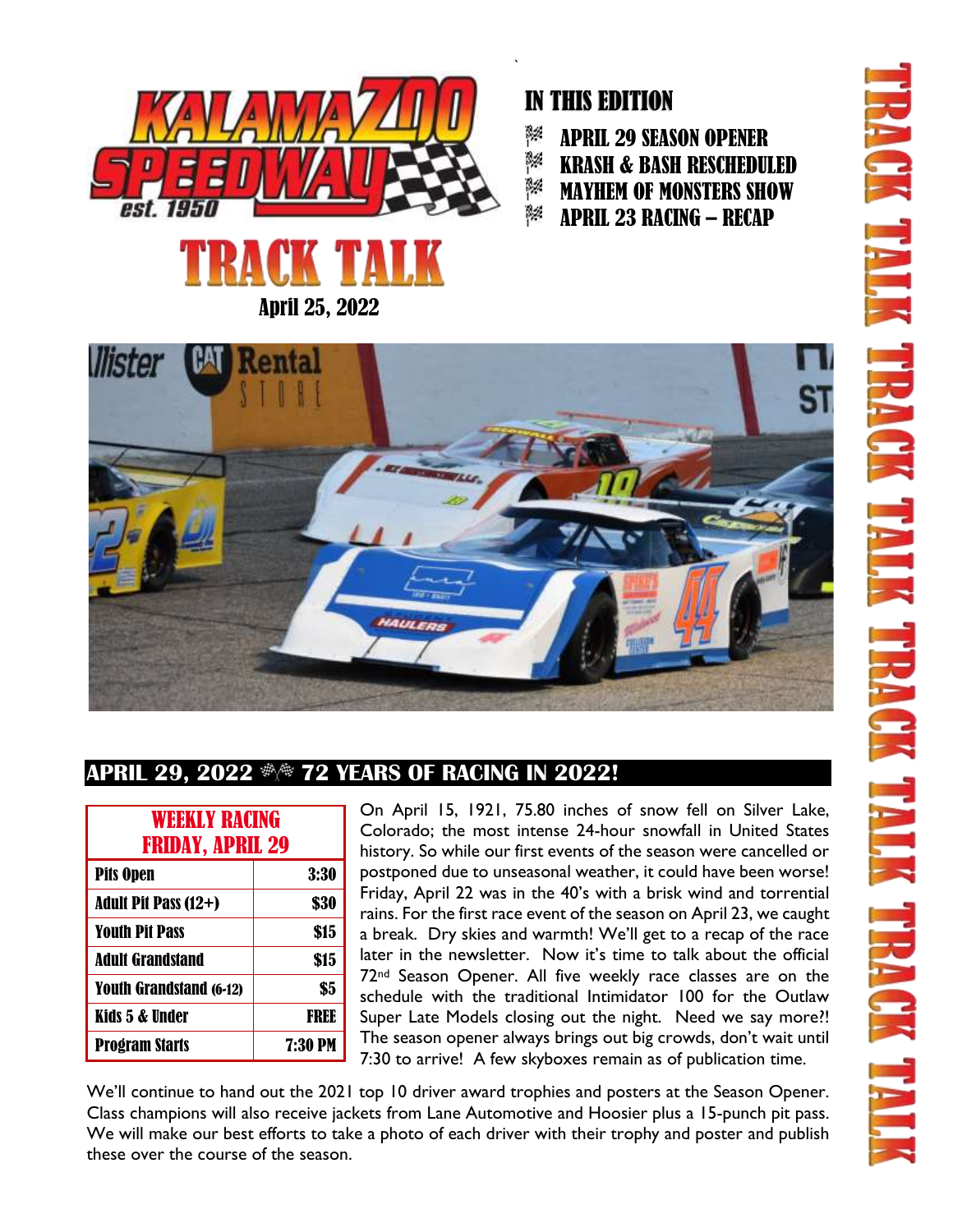Drivers! If you haven't already registered, please use the MyRacePass icon on the home page of the Kalamazoo Speedway website [\(www.kalamazoospeedway.com\)](http://www.kalamazoospeedway.com/) or key<https://www.myracepass.com/tracks/1772/registrations/4863> into your browser and fill out your registration.



We want to take a few moments to recognize the fine companies that are sponsoring each race class this year. Welcome back Spartan Insulation (Zoo Stock), O'Reilly Auto Parts (Outlaw FWD), Hutcherson Construction (Template Late Models) and Landscape Forms (Outlaw Super Late Models). New to sponsoring a class, but not new in terms of their generosity toward the Speedway is Techworks Trailer Sales who picked up the Street Stock sponsorship. Thank you!



# **MAY 21, 2022**  $\frac{m}{N}$  **KRASH & BASH RESCHEDULED**

Please note that the Krash & Bash event originally scheduled for April 16 was rescheduled for Saturday, May 21. Skybox tickets holders will use their April 16 set of tickets on May 21. A limited number of adult advance tickets remain at the discounted rate of \$15 per adult ticket. Once they're gone all ticket sales will be at the gate and will be \$20 per adult ticket. A limited number of skyboxes are available. Call 269.355.4628 to purchase tickets or rent a skybox.



### **AUGUST 6, 2022**  $\frac{m}{m}$  **MAYHEM OF MONSTERS MONSTER TRUCK TOUR**



Mark your calendars for Saturday, August 6 when the Mayhem of Monsters Monster Truck Tour invades the Speedway for two shows. They'll be hosting a pit party from 11:00 AM – 12:30 PM with the matinee show starting at 1:00 PM. The evening show begins at 7:30 PM with a 5:30 – 7:00 PM pit party preceding the program. Skyboxes for August 6 will be sold a bit differently than usual: \$100 for the box plus purchase the number of tickets wanted (up to the capacity of the box); a minimum of 12 tickets must be purchased for a non-seasonal 16-person box. This leased event is not included in the seasonal skybox package. Skyboxes

(& the tickets that go with them) may be arranged by contacting the Speedway. (Discounted) advance tickets for the show may be purchased online directly from the Tour beginning in a few weeks. More details to follow.

#### **APRIL 23, 2022 \*\* RACE RECAP**

After a long winter that persisted way too far into spring, Kalamazoo Speedway was back to racing on Saturday, April 23 with the Street Stock and Zoo Stock racing for competition points. The Outlaw FWD class was joined by the National Compact Touring Series for the Dare to Make a Difference Race for Autism.

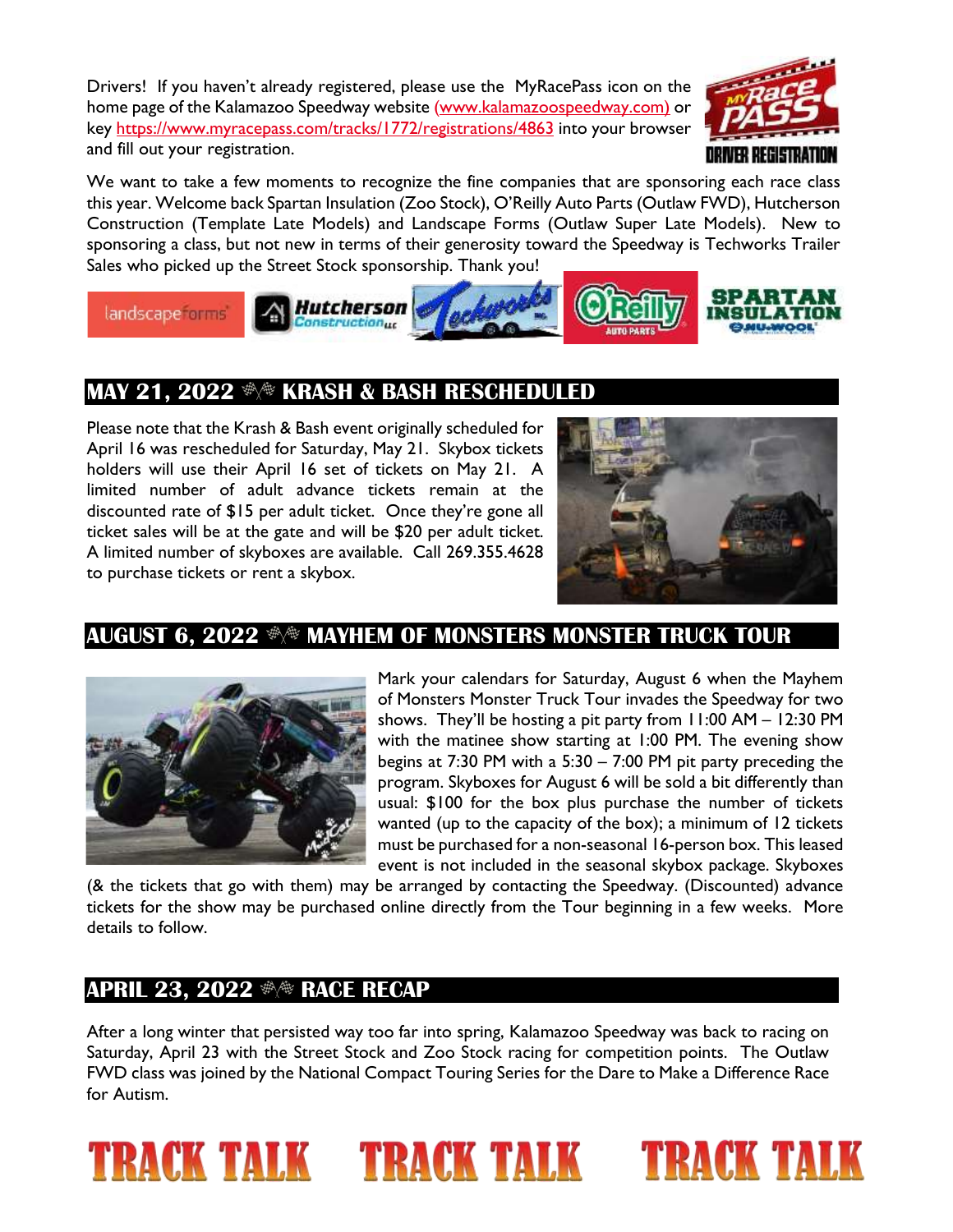Our gratitude to the Zeigler Auto Group for sponsoring the \$2,000 to win Zeigler Auto Group Street Stock Special with supporting sponsorships offered by Diverse Auto and May Automotive LLC. Likewise, Randy's Trucking sponsored the \$650 to win Randy's Trucking Zoo Stock Dash. The Dare to be Different Race for Autism had numerous sponsors including A&M T-Shirts and Handcrafts, Bash Brothers, D&M Discounts, Flowers Automotive Recyclers, Gillett's Landscaping, Great Lakes Center for Autism Treatment and Research, Jason Seltzer, McGhan Motorsports, My Mom's Treasures, Monroe Racing, Osborne Paint and Body, Quality Graphix, Spring Fling Craft & Vendor Market @ Kalamazoo Speedway and US Patriots MC MI.

Dave Leonard Jr. posted the fastest time in the Spartan Insulation Zoo Stock (16.775) of the 42 cars that showed up for Randy's Trucking Dash. That time flirted with the fastest allowed time in the class (16.750) and Leonard dipped below that time in the heat race resulting in his disqualification. (His night was hardly a washout as he won the Outlaw FWD feature later in the night). Jeff Bozell (who was later towed off the track in the feature), Rielly Meade (2019 Zoo Stock Champion), Tim Sigourney, Michael Metheny and Kylee Letts won the heat races. Rodney Russell II won the 15-lap 'B' feature (and was



not available for a photo following his race). Matt Elsey Jr. (left) took home the \$650 purse in the 'A' feature, skipping his photo session to jump into his Outlaw FWD car (in the make ready chute waiting for its driver). We tracked him down in the pits later to snap a photo. Logan Meade was the feature runner-up, followed by Jimmy Hammann (who led for part of the race), Jason Harrington, Summer Velasquez, Keith Dixon, Rielly Meade, Ryan Diamond, Brad Currier and Charles Anderson Jr.



The O'Reilly Auto Parts Outlaw FWD class was joined by Andy Jach's National Compact Touring Series for the Dare to be Different Race for Autism paying \$1,000 to win. Dan Irvine claimed the fastest time (15.124) of the 34 cars that qualified. Heat races were won by Nick Failing, Robert Winrott, Sheldon Lindlag and Austin Harrison. Sheldon Lindlag followed his heat race success with the 25-lap 'B' feature win.



## **TRACK TALK** TRACK TALK TRACK TALK